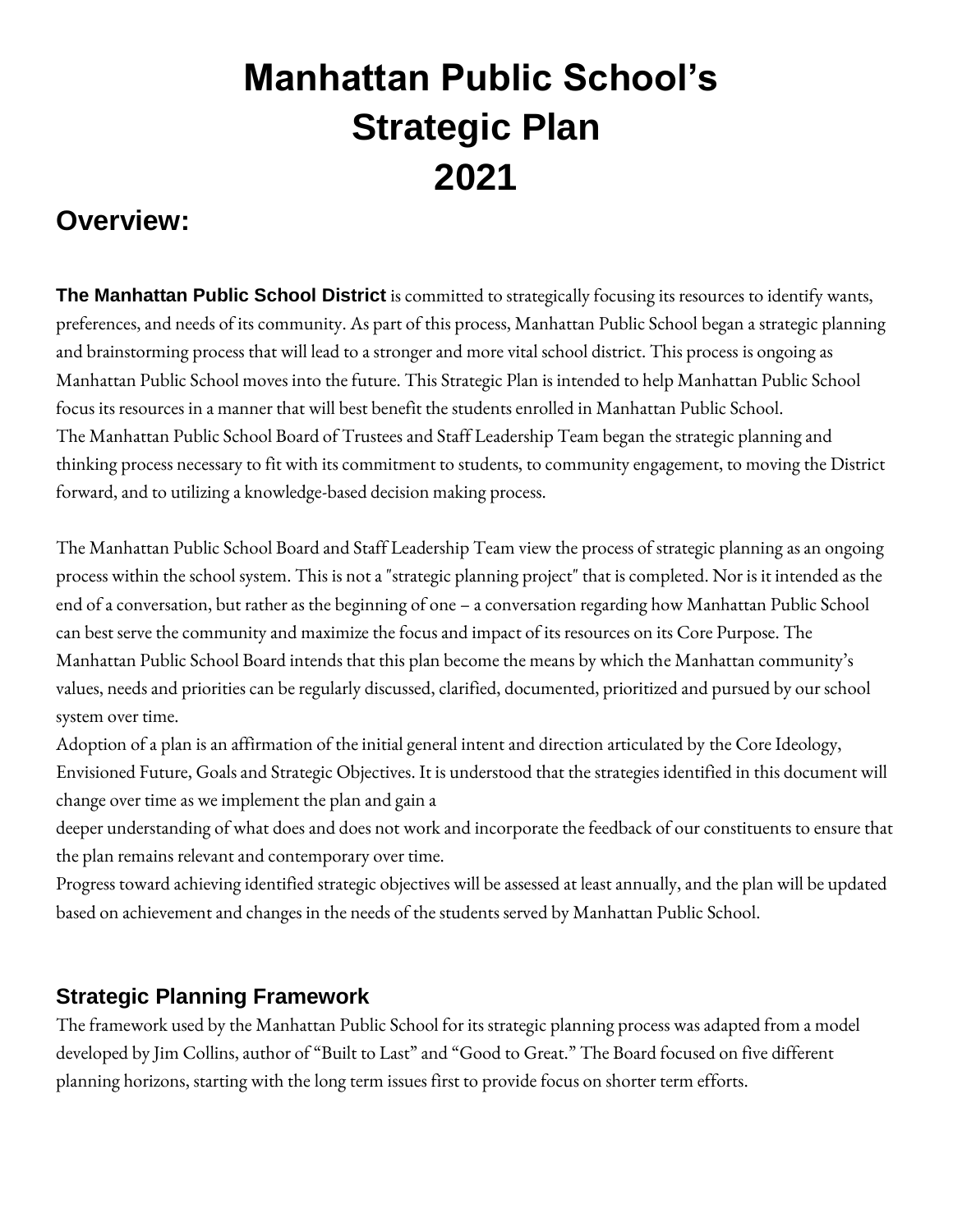# Five Planning Horizons



## **Core Ideology of the Manhattan Public School**

**Core ideology** describes a school district's consistent identity that transcends all changes related to its relevant environment. It consists of two elements - **core purpose** - the school district's reason for being -and **core values** essential and enduring principles that guide a school district. **Envisioned future** conveys a concrete yet unrealized vision for the school district. It consists of a **big audacious goal** -a clear and compelling catalyst that serves as a focal point for effort -and a **vivid description** - vibrant and engaging descriptions of what it will be like to achieve the **big audacious goal**.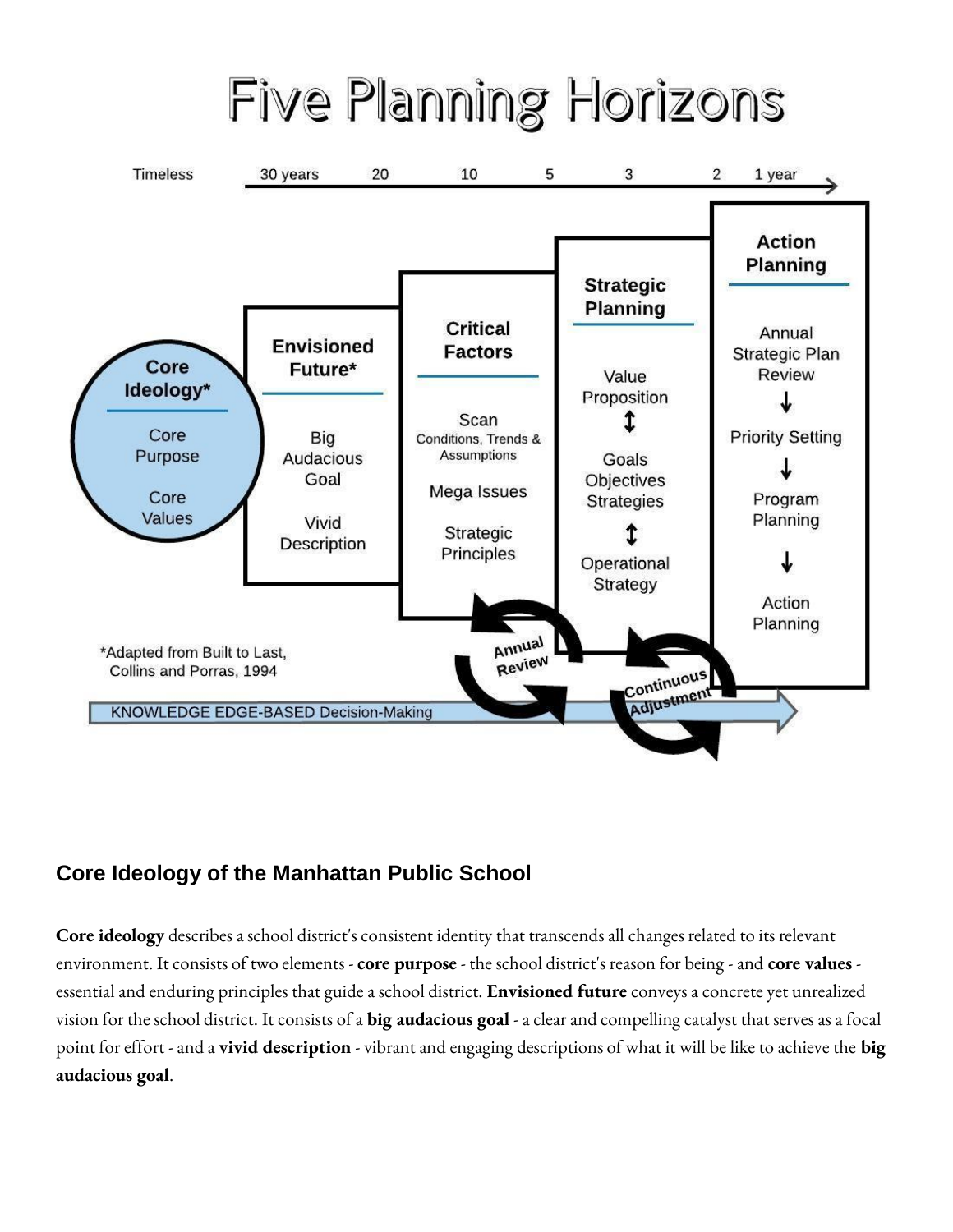## **Core Purpose of the Manhattan Public School**

*The Core Purpose of Manhattan Public Schools is to provide an environment that promotes student success in education and in life.* 

## **Core Values of the Manhattan Public School**

## *The Core Values of Manhattan Public School are*

**Respect** – *We value respect for others at all times. We believe that respecting others' individuality and accepting the unique attributes of everyone is vital to our success. We believe in being kind to everyone, even those in which we may disagree.* 

**Integrity**- *Manhattan Public Schools values integrity. We believe that honesty is the best policy. We believe that having a strong work ethic, showing respect and professionalism towards others even in situations where there are strong differences of opinion, values or views is critical to our success.*

**Community** – *We value the sense of family and community. We believe everyone needs to work together for a common goal through compromise, transparency and openness.*

**Work Ethic** - *We value self-discipline and we promote the benefits and fulfillment of achieving individual goals. We also believe that in order to be successful, it is vital that we work as a team for the betterment of our students, staff, community and society in general.* 

**Citizenship** – *We believe in the importance of citizenship. We also believe that the value of serving others builds trust and resourcefulness in the community.* 

## **20 Year Planning Horizon**

## **Envisioned Future of the Manhattan Public School**

## **Big Audacious Goal**

*The Manhattan Public School will be a model school, for students and staff, to the surrounding communities for social, academic and innovative accomplishments.*

*Every staff member, administrator and board member works in a united partnership with students, parents and our community where a sense of unity is felt to provide every student every day with a safe and encouraging learning environment. Students will be provided with a quality education that prepares them to be a productive, hardworking and moral citizen to be able to succeed in life.*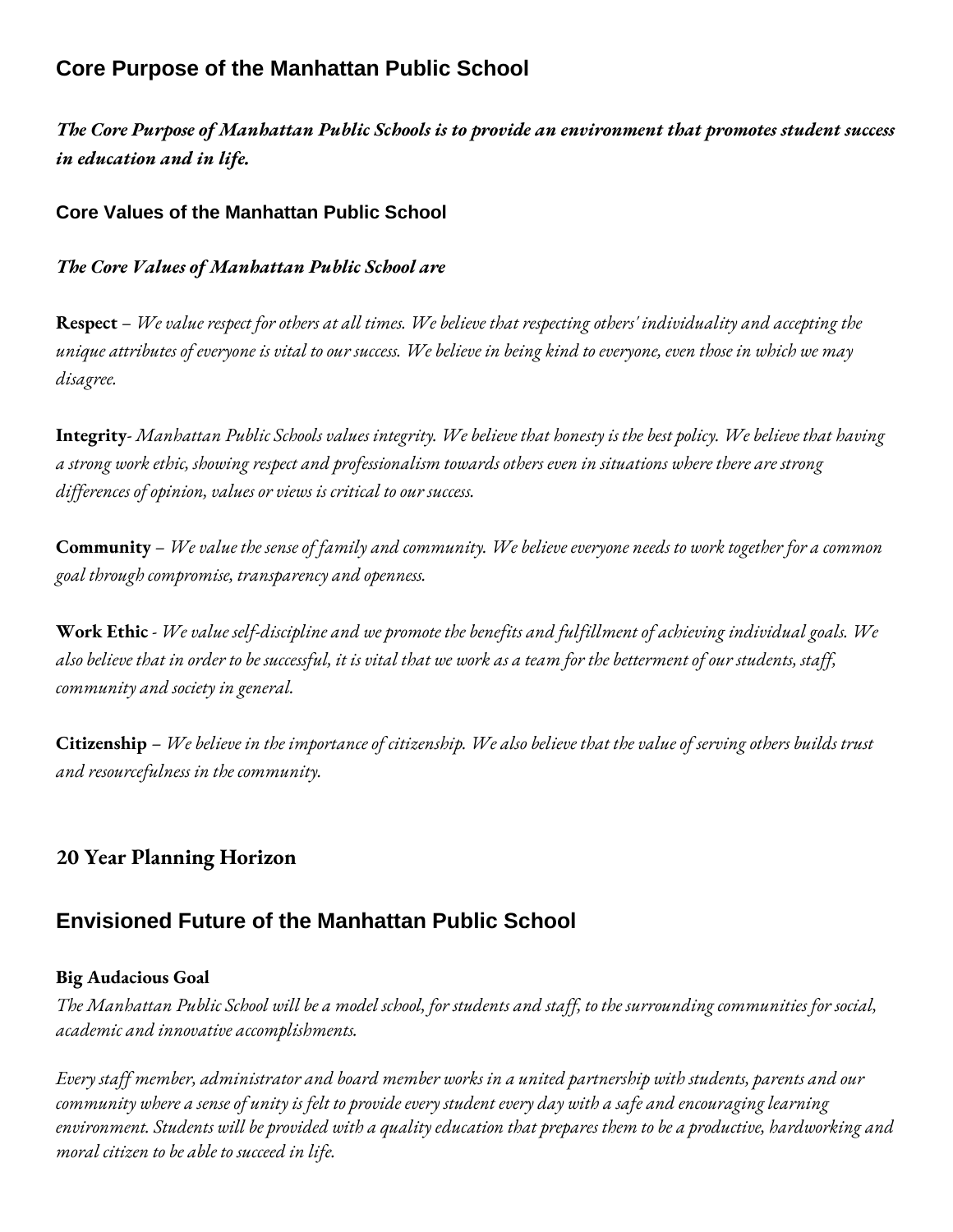## **Vivid Descriptors of the Desired Future**

- $\triangleright$  Manhattan Public Schools will have a 100% graduation rate and very little attendance problems.
- $\triangleright$  The school will provide a Preschool/day care program.
- ➢ Manhattan Public Schools will find the financial ability to meet student's goals from the very basic (low end) through the gifted (high end).
- $\triangleright$  We will have facilities that meet the needs of our students, staff, and community.
- $\triangleright$  We will provide programs that address the needs of at-risk students.
- $\triangleright$  All students will graduate without a need for remediation.
- $\triangleright$  All students will be engaged and grounded on the values of this community.
- $\triangleright$  Student support to allow for all students to attend college/career training (endowments).
- $\triangleright$  Full academic programming that is not limited by funding.
- $\triangleright$  Continual access for all ages to education.
- $\triangleright$  Ability to attract and keep the highest quality employees.
- $\triangleright$  Students will be employed in desirable jobs post-graduation.
- $\triangleright$  Students will be socially aware, kind, and upstanding citizens.
- ➢ Manhattan Public Schools will have an increased percentage of college based kids.
- $\triangleright$  The students will have involvement in the community.
- $\triangleright$  The students will have an interest in local government and economy.
- $\triangleright$  The students will have respect and show kindness for all members of the community.
- ➢ Manhattan Public School will provide a safe learning environment where everyone wants to go to school.
- ➢ Manhattan Public School will continue to seek highly qualified teachers.
- $\triangleright$  Individualized junior high and high school plan based on testing and interests.
- $\triangleright$  Academic path in place for 2-year and 4-year college.
- $\triangleright$  Our students will be in groups of learning rather than in the traditional classroom.
- $\triangleright$  Increased computer skills as schools will become paperless.
- $\triangleright$  Students will have access to classes outside of the traditional setting (on-line courses, teachers away from home base).
- $\triangleright$  Manhattan Public Schools will provide top of the line technology with support for all students and classrooms.
- ➢ Manhattan Public Schools will provide national and international training for all teachers in all disciplines.
- $\triangleright$  Family support and community access to services and facilities at our school as a community based education, to include health, education, safety, shelter, and the Arts.
- ➢ Manhattan Public School has a strong, positive, flexible and long-term committed leadership who is willing to listen and seriously consider all stakeholder suggestions or ideas.
- ➢ Manhattan Public School will increase the use of technology within the classroom.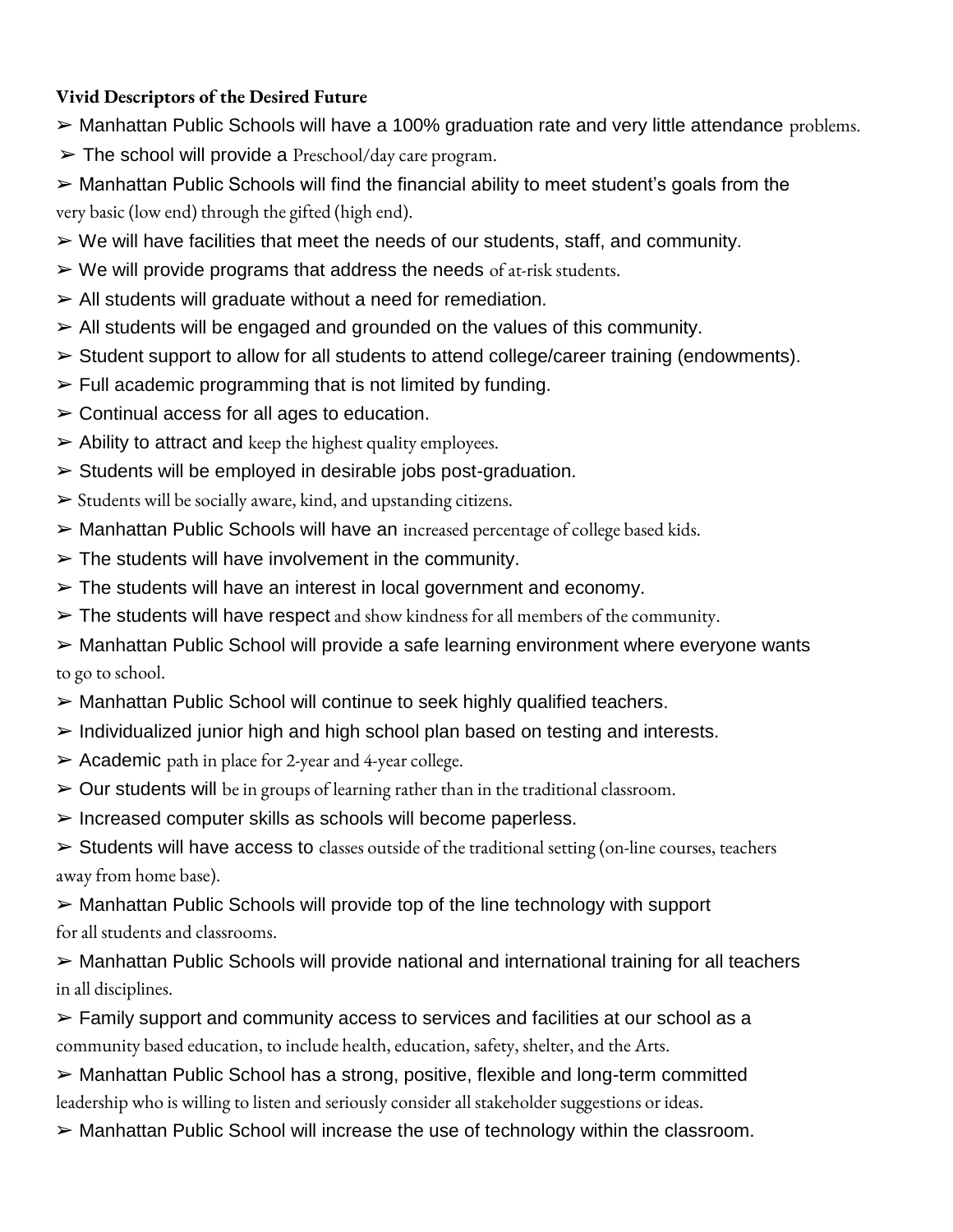## **5-10 Year Planning Horizon**

In order to make progress against the 20 year Envisioned Future, Manhattan Public School must constantly anticipate the strategic factors likely to affect its ability to succeed, and to assess the implications of those factors. This process of building foresight about the future will help Manhattan Public School to constantly recalibrate its view of the relevant future, a basis upon which to update the strategic plan on an annual basis. As the outcome-oriented goals that will form the basis of the long-range strategic plan will be based on this foresight, annual review of these statements will be an appropriate method of determining and ensuring the ongoing relevance of the strategic plan. Creating the Assumptions - during the Strategic Planning Process, the Manhattan Public School Board, Staff Leadership Team, and community members made many assumptions about the future. While many different assumptions were made, what follows are those assumptions that are likely to have the greatest influence on the development of Manhattan Public School's Strategic Plan.

#### **Assumptions About the Future**

#### **Demographics**

- We will see an increase in business.
- There will be less commuters to outside cities.
- People will begin to stay longer in our community.
- We will see an increase in the elderly population.
- Home school population will remain steady or increase (more elementary home school students).
- We will see an increase in student population due to increase in businesses.

## **Business/Economic Climate**

- Increase in businesses.
- Upswing with building additions.
- Workforce will continue to replenish.
- Agriculture will remain stable.
- Location is great for highway business.
- May see an increase in motels, restaurants, and niche markets.
- Water infrastructure is an issue.
- May become a retirement resort.
- Affordable housing for staff and students' families is an issue.

## **Legislation/Regulation**

- State and Federal regulations will continue to shrink our freedoms to choose how we educate our students.
- We will continue to see unfunded mandates.
- We will see a continuance of local control.

#### **Technology /Science**

- Technology is here and not going away.
- Teaching methods will change from hardcopy/book learning to computer based learning.
- Technology will continue to impact everyone.
- Certain teaching principles in regard to science are unchanging and will continue to be taught in the same fashion.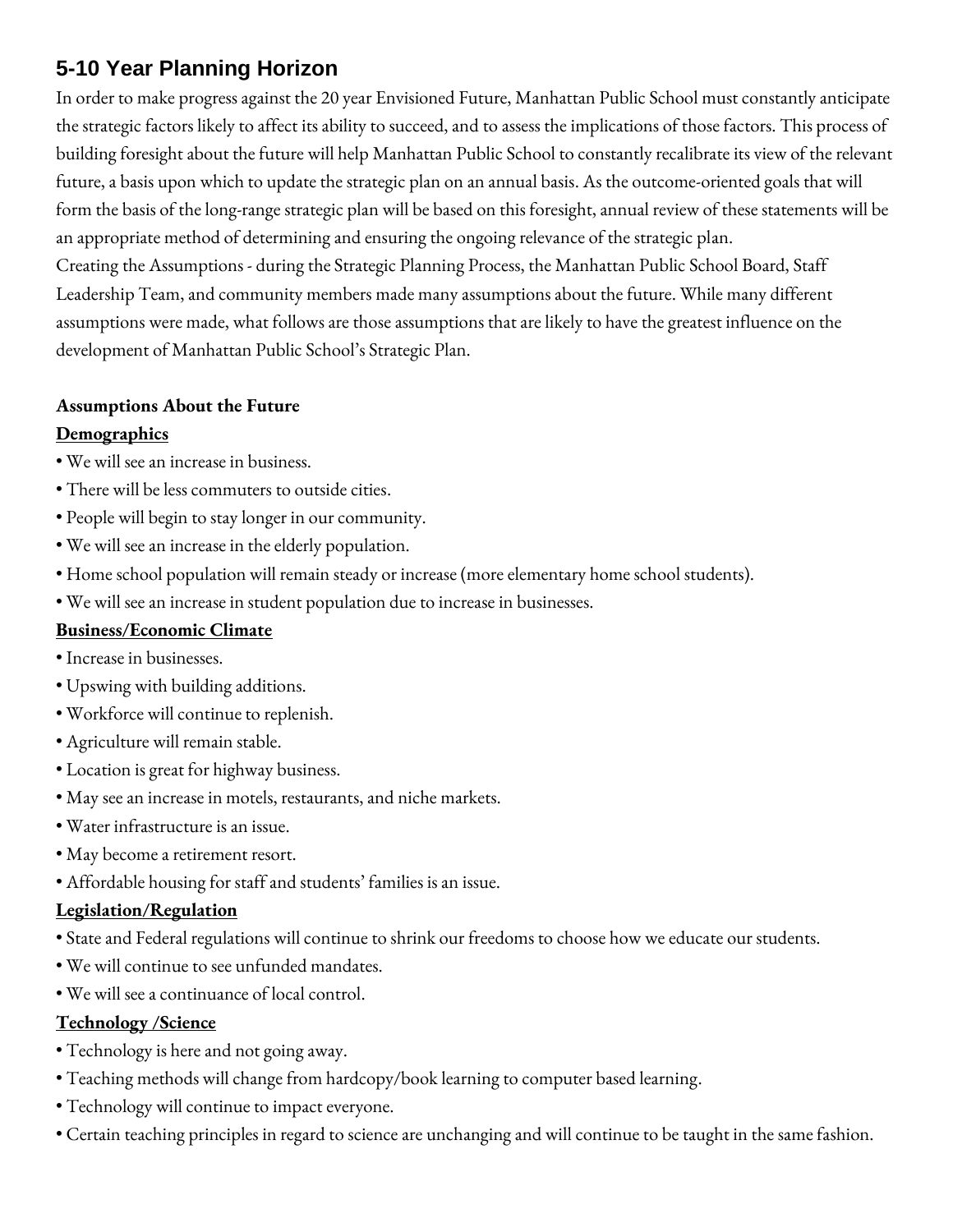## **Politics and Social Values**

- There will be a trend to seek alternative education forums.
- Tax base will increase.
- Social issues will continue to rise.
- There will continue to be an increased pressure on schools to deal with more community/social issues.
- We will continue to see a lack of responsibility and accountability from families.

## **5-10 Year Planning Horizon**

## **Mega Issues facing the Manhattan Public School**

**Mega issues** are issues of strategic importance, which represent choices the school district will need to make in defining the ultimate direction of its long-range plan. These issues represent potential impediments to achievement of the Envisioned Future, and form a basis for dialogue about the choices facing the school district. These questions can serve as an ongoing "menu" of strategic issues that, using a knowledge-based approach in gathering insights relative to Manhattan Public School's strategic position and directional choices for each of the issues, can be used by the Board to create regular opportunities for strategic dialogue about the future issues facing the school district. *Note: The mega-issue questions are not necessarily arranged in priority order.* 

## **Mega-Issue Questions for consideration by the District**

- Are we going to ask our teachers to teach the curriculum and deal with all of the social issues?
- How do we encourage our home school population to reconsider attending our public school?
- How do we ensure that we have adequate funding to continue providing a quality education for the students in our community?
- How can we ensure that technology is effectively incorporated into our programs and services so that our students will be ready to compete in post-high school education and the job market?
- How are we going to support our staff having the ability to live in our community?

## **Knowledge-Based Decision Making Questions**

The Board should prioritize the above-referenced mega issues and decide which of these issues require immediate attention on the part of the Board. Once the identified mega-issues are prioritized, the Board will set aside time at scheduled meetings to analyze a particular mega issue. At such meetings, the Board's primary focus will be on the mega-issue at hand. All other business (routine or otherwise) will be conducted at the end of the meeting once the dialogue and deliberation on the mega-issue has been concluded for that meeting. When analyzing mega issues, the Board will utilize a knowledge-based decision making process. This will keep the focus of the Board on relevant factors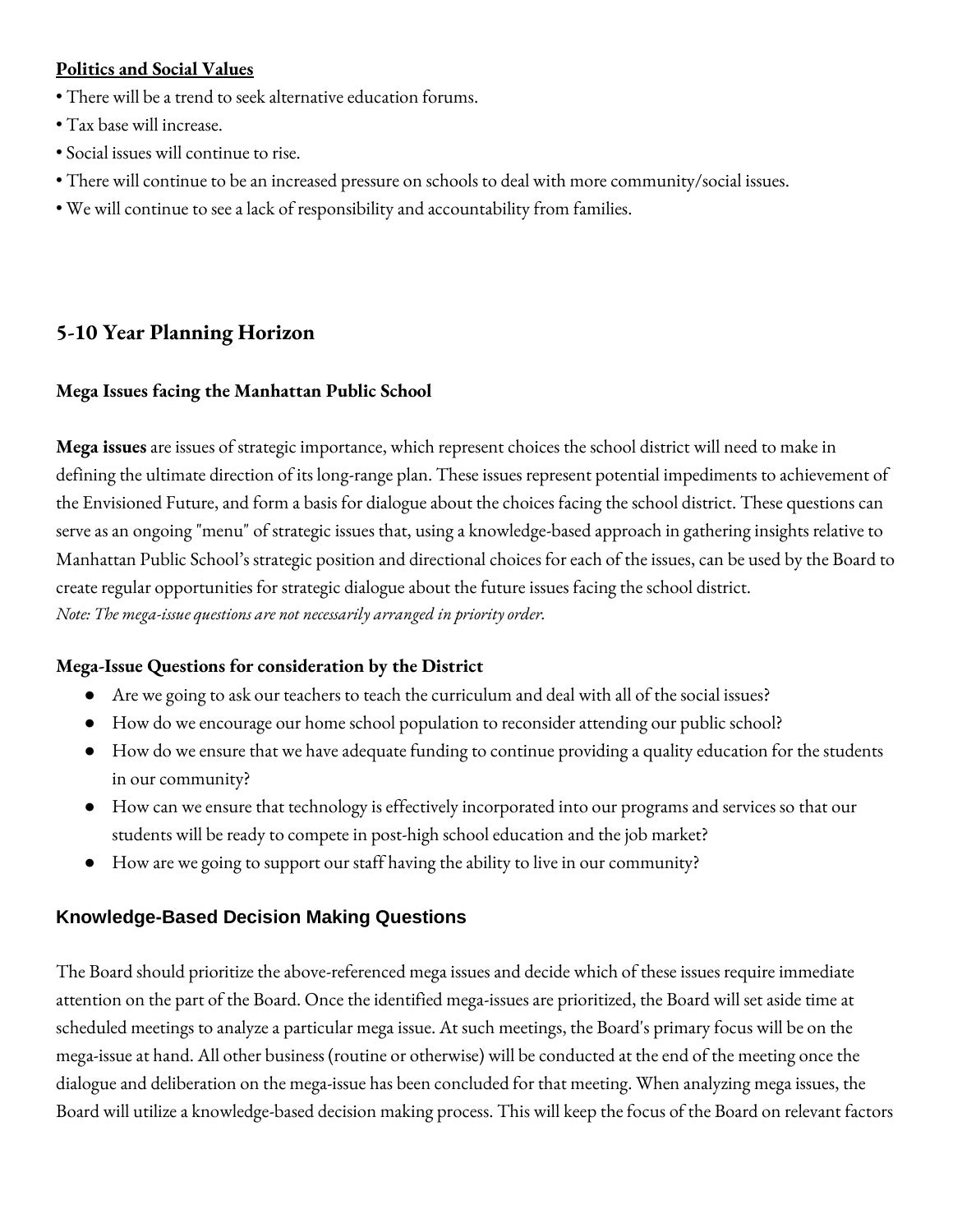to consider as it develops strategies to overcome particular impediments/barriers that may impact the Board's strategic direction. The Board will analyze mega-issues by answering the following questions:

*1. What do we know about the wants, needs and preferences of our constituents that are relevant to this decision?* 

*2. What do we know about the current realities and evolving dynamics facing our constituents/community that is relevant to this decision?* 

*3. What do we know about the capacity/strategic position of our school district that is relevant to this decision?* 

*4. What are the ethical implications of our choices?* 

## **Five Year Planning Horizon**

## **Outcome-Oriented Goals and Strategic Objectives**

The following thinking represents goals for the next five years. They are areas in which Manhattan Public School will explicitly state the conditions or attributes it wants to achieve. These outcome statements will define, "what will constitute future success." The achievement of each goal will move the school district toward realization of its Envisioned Future. Objectives are reviewed annually by the Manhattan Public School Board, Staff Leadership Team, and faculty.

## **Goals of the Manhattan Public School**

## **Goal Area 1: Community Involvement**

**Statement of Intended Outcome, Five years**: Manhattan Public School continually works to gain community trust and unity. The staff, administrative team, board and community work in collaboration for the betterment of all our students. As a result of our collective efforts, resolutions to the issues that polarize the school and community are addressed and resolved in a timely manner.

## **Strategic Objectives – Two Year Plan**

• The District communicates with stakeholders through an updated website and quarterly newsletters to provide the community with information on the happenings throughout the District.

• The District will have an active presence and maintain communication with local community organizations such as law enforcement, rotary, chamber, city council, Amsterdam, and Manhattan Christian schools.

• The District will provide opportunities for community engagement throughout the year by soliciting input and feedback through multiple platforms.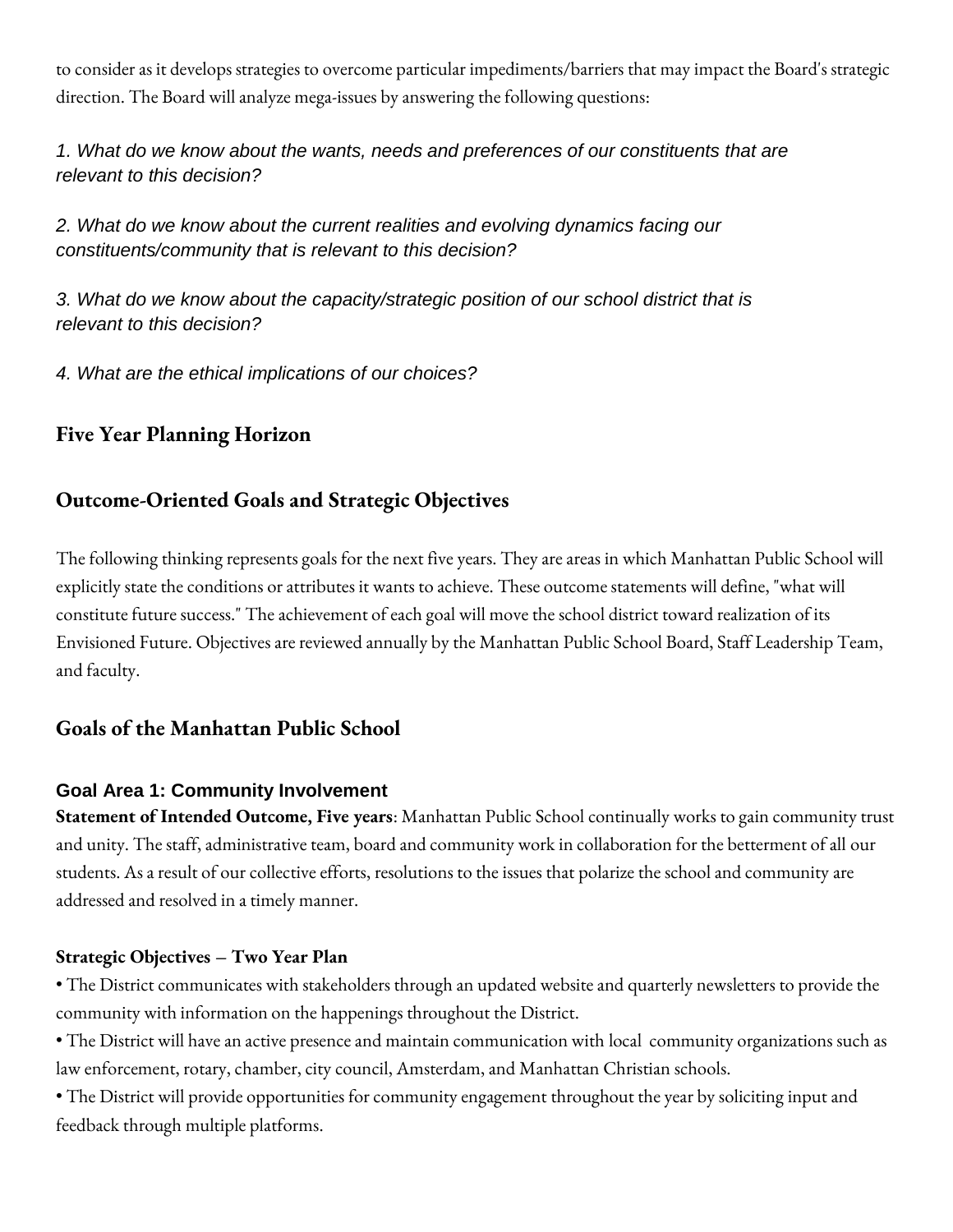• The District will hold a student supported "community appreciation events" to thank the community for all of the support they have given our students throughout the year.

• The District will continue to allow community members opportunities to utilize our facilities.

## **Goal Area 2: Enhanced Student Achievement**

**Statement of Intended Outcome, Five Year**s: Manhattan Public School has enhanced the educational opportunities, programs and services to promote supporting student social, emotional, and academic development and developed systems that promote continuous improvement.

## **Strategic Objectives – Two Year Plan:**

• Teachers implement a standards-based curriculum, utilizing the Montana standards, best practices in instruction, and local and state assessments for monitoring student achievement, identifying individual needs, and planning for continuous improvement.

• We will develop and implement an academic schedule which will allow students the flexibility to receive additional credits through nontraditional means.

• We will provide staff with continual professional development that will enhance their abilities to better promote student academic, social, and emotional growth.

• We will continue to utilize systematic programs including MTSS to support students' academic, social, emotional and behavioral development.

## **Goal Area 3: Technology**

**Statement of Intended Outcome, Five Years:** Manhattan Public School has made technology a priority to ensure that we are effectively using technology to enhance learning opportunities for our students and to improve the delivery of our educational programming.

## **Strategic Objectives – Two Year Plan:**

- We will use one staff development day to provide ongoing training in the use of current technology.
- Update district technology plan by the spring of 2021 (tie to technology levy)
- Pass a technology levy by 2023
- Update all telecommunications equipment by the end of the 2022 school year
- Maintain technology committee consisting of teachers and administrators

## **Goal Area 4: Staff**

**Statement of Intended Outcome, Five Years:** The recruitment and retention of highly qualified staff is a top priority for Manhattan Schools. We employ professional educators that effectively incorporate the latest technology and instructional strategies to inspire students to do their best; and we support teachers/staff with a variety of opportunities to engage in professional learning throughout the year in areas that align with strategic objectives.

#### **Strategic Objectives – Two Year Plan:**

• We will continue to hire the best qualified staff who serve as role models to our students.